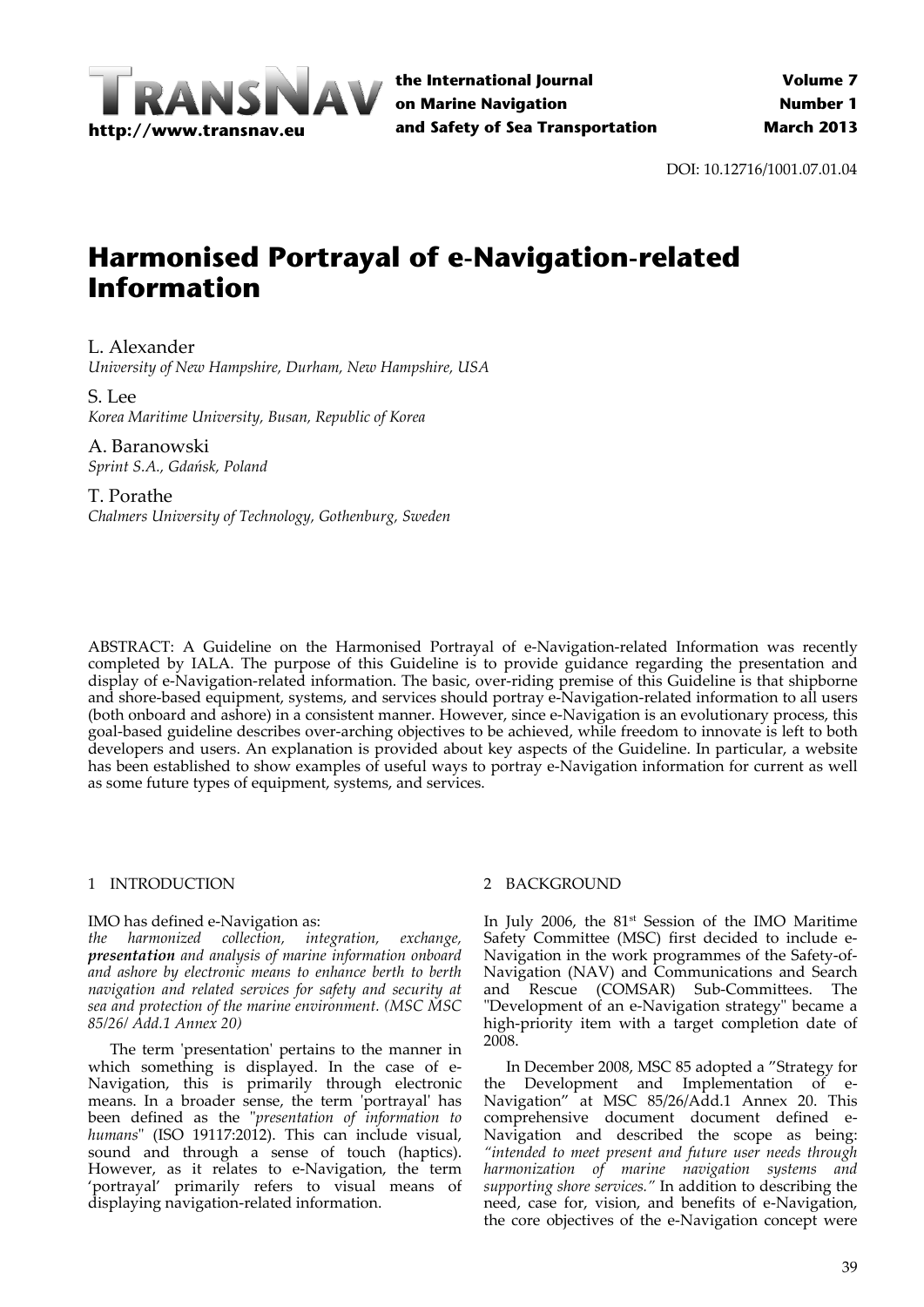described. Included with this document was a description of the responsibilities that come with IMO ownership and control (Annex 1), and a summary of potential shipborne and shore‐based users (Annex 2).

In 2006, IALA created an e‐Navigation Committe, and established six working groups to advance the work of the IALA e‐Navigation work programme. The IALA e‐Nav Information Portrayal WG was established September 2010 with the overall objective to:

"*Recommend suitable "guidance" regarding how the presentation and display of e‐Navigation related information should be harmonized for both shipborne and shore‐based systems/services, and to what extent*." (IALA e‐NAV11‐19‐6)

Since e‐Navigation is an evolutionary process, it was felt that should be descriptive – not prescriptive. Until more practical experience is gained, it was<br>premature to prescribe specific means to premature to prescribe specific means to present/display e‐Navigation related information. As such, the intent was to publish a general, goal-based guideline whereby over‐arching objectives are defined, but freedom to innovate is left to both developers and users.

# 2.1 *Core objectives*

The 85th Session of IMO MSC agreed on a number of **core objectives** related to the e‐Navigation concept. The following are those that are directly associated with the presentation and display (i.e., portrayal) of e‐ Navigation information.

- *facilitate safe and secure navigation of vessels having regard to hydrographic, meteorological and navigational information and risks;*
- *integrate and present information on board and ashore through a human‐machine interface which maximizes navigational safety benefits and minimizes any risks of confusion or misinterpretation on the part of the user;*
- *integrate and present information onboard and ashore to manage the workload of the users, while also motivating and engaging the user and supporting decision‐making;*
- *facilitate global coverage, consistent standards and arrangements, and mutual compatibility and interoperability of equipment, systems, symbology and operational procedures, so as to avoid potential conflicts between users;*

While these core objectives appear to be straightforward, what constitutes e‐Navigation information, and how this information should be portrayed is more subjective. As it pertains to the development of a Guideline, the "e<sup>*i*</sup> in e-Navigation refers to *ʺ...electronic means to enhance berth to berth navigation and related services*.ʺ As such, the intent is to provide practical guidance on how to achieve a "harmonized *presentation*" of e-Navigation information both aboard and ashore.

# 2.2 *Basic premise and caveats*

The basic, over-riding premise of the Guideline is: *Shipborne and shore‐based equipment/systems/services should portray e‐Navigation‐related information to all users (both onboard and ashore) in a consistent manner.* 

However, there are several caveats:

- 1 How information is portrayed onboard or ashore depends on the particular tasks, function, and needs of the user.
- The current situation or task-at-hand can influence the amount of information necessary to make informed decisions.
- 3 The portrayal of information onboard ships or ashore does not necessarily have to be identical.

#### 3 DEFINITIONS

When deveoping any type of guideline, there is benefit in using agreed‐upon terminology in order to have a clear understanding of what various terms mean. This is particularly important when making a distinction between such terms as data and information, as well as display, présentation, and portrayal. The following terms were defined and examples provided based on what are contained in widely recognized dictionaries or technical references. This included the *Oxford Dictionary*1, *Merriam Webster* Dictionary<sup>2</sup>, IALA Dictionary, IHO Dictionary<sup>3</sup>, and relevant ISO standards.

#### 3.1 *Basic definitions*

**Consistent ‐** showing steady conformity to character; constant

Example/context: The use of **consistent** symbology across on all displays helps to reduce misunderstanding and confusion.

**Data ‐** information in numerical form that can be digitally transmitted or processed.

Example/context: **Data** are a raw collection of facts which can exist in any form without any evident meaning or sequence of usability.

**Display** - an electronic device [used] for the visual presentation of data

Example/context: An ECDIS **display** is capable of portraying both chart and navigation‐related information

**Feature ‐** abstraction of real world phenomena

**Feature attribute ‐** characteristic of a feature.

**Geographic information** ‐ implicitly or explicitly associated with a location relative to the Earth.

**Icon** - a graphic symbol on a computer screen or display

Example/context: The own‐ship **icon** (i.e., symbol) on ECDIS represents the location of the vessel in real‐ time.

**Information** - the communication or reception of knowledge or intelligence

Example/context: Data becomes **information** when it presented in a manner which is understandable to humans

<u> Andrew Maria (1989)</u>

<sup>1</sup> http://oxforddictionaries.com

<sup>2</sup> http://www.merriam‐webster.com

<sup>3</sup> http://hd.iho.int/en/index.php/Main\_Page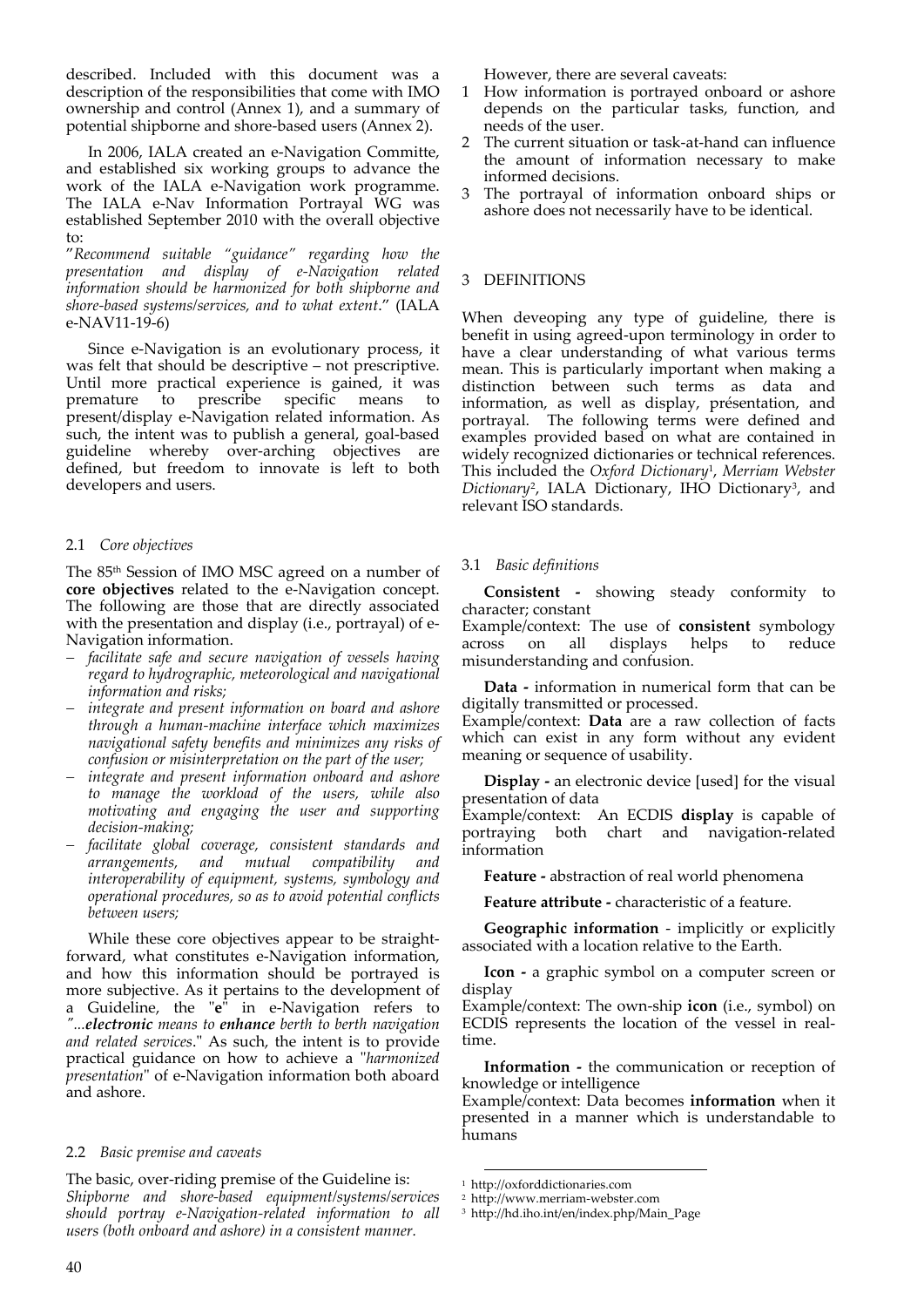**Intuitive ‐** readily learned or understood

Example/context: Showing water as blue and land as orange/brown is an **intuitive** electronic chart colour scheme.

**Obvious** - clear, self-evident or apparent; easily discovered, seen or understood; apparent

Example/context: The use of blue for water and orange/brown colours for land is both intuitive and **obvious** as to meaning.

**Portrayal** – presentation of information to humans Example/context: e‐Navigation information can be **portrayed** in a variety of ways

**Presentation** - the manner in which something is displayed; a symbol or image that represents something

Example/context: The IHO S-52 Colours and Symbols **Presentation** Library is a prescriptive standard for ECDIS.

**Symbol** - a mark or character used as a conventional representation of an object, function, or process

Example/context: There should be a clear difference in what **symbol** is used to represent something that physically exists in the real‐world (e.g., physical) versus a 'virtual' representation.

**Unambiguous ‐**  clear, precise; apparent; unmistakable,

Example/context: the use of both 'standard' and 'simplified' symbols could lead to **ambiguity**.

**Uniform** - not changing in form or character; having always the same form ; consistent; constant Example/context: Portraying information a uniform manner reduces confusion as to meaning or intent.

**Uniqueness ‐** being the only one of its kind; unlike

anything else<br>Example/context: Portraying e-Navigation in a **unique** manner should be avoided, particularly if it causes confusion as to meaning or intent.

**User selected presentation ‐**  An auxiliary presentation configured by the user for a specific task‐ at‐hand.

Example/context : Based on the current situation or task‐at‐hand, a watchstander can decide if the presentation should include radar and/or chart information, in combination with other navigation or ship‐related data.

# 3.2 *Data vs. Information Portrayal*

In addition to specific, individual definitions, it is important to make a clear distinction between what is "data" and what is "information". In the strictest sense, data can be simply a raw collection of facts which can exist in any form without particular meaning sequence of usability. In terms of e-Navigation equipment, systems and services, "data" is usually in alpha‐numeric form that is output by a sensing device and then digitally transmitted via electronic means. Some examples include navigation sensor data (e.g., GPS and radar) conforming to NMEA 0183 (IEC 61162‐1/‐2) or AIS binary message formats (IMO SN.1/Circ. 289). However, when this data is converted into a human‐readable format (i.e.,

portrayal) it then becomes "information" capable of being understood by shipborne and shore‐based users. This information can be portrayed in a variety of ways, including alpha‐numeric text, point, line or polygon, symbols or icons, and geo‐spatial (map or chart).

# 4 BASIC GUIDANCE ON PORTRAYAL

# 4.1 *There are six (6) basic ways to visually portray any type of e‐Navigation information :*

- 1 Alpha-numeric Unless there is a need to display pre‐formatted text or numbers, use a 'san‐serif' font. To avoid ambiguity, use lower-case lettering for actual words (e.g., radar), and capital letters only for abbreviations (e.g., AIS for Automated Identification System).
- 2 Graph In some situations, a time-series graph may be a preferred instead of a table format. In particular, is a useful way to show both predicted and real-time information (e.g., water levels). It is also a useful means to indicate trends (e.g., rising or falling water levels).
- 3 Point, line, or polygon This type of 'vector data' is often displayed as an overlay on chart or map‐ related background. An Area Notice that is transmitted via AIS Application Specific Message is one example.
- Symbol Similar to the guidance contained in IMO SN.1/Circ.290, the following guiding principles apply to the display of symbols or icons:
- 5 Use consistent symbology across all displays
- 6 Uniqueness only one possible meaning
- 7 Non‐ambiguous ability to determine differences (i.e. distinct)
- 8 Intuitively obvious an easily recognized symbol, icon, or pattern
- 9 Have a basic symbol for different categories. Further attributes should be enhancements (not changes) to the basic symbol.<br>Geo-spatial - Many typ
- 10 Geo-spatial Many types of geo-spatial information are best provided in the form of a map or chart. The electronic chart display of an ENC in ECDIS is one example. Another example would be a radar display with chart facilities.
- 11 Imagery This is a broad category that includes various types of images. A still photograph of a fixed or floating Aid to Navigation (AtoN) is one example. Other examples include radar or satellite imagery of sea ice weather conditions. A video recording/replay of a past or simulated voyage is type of dynamic imagery. There is also increasing interest in the use of 3‐D imagery.

# 4.2 *Guiding Principles*

In order to achieve 'harmonization' in the portrayal of e‐Navigation information for both shipborne and shore-based e-Navigation users, there are several guiding principles to consider:

The data content and format of e-Navigation related data should be similar (e.g., GPS/DGPS, AIS ASMs, ENCs, etc.). However, how the data is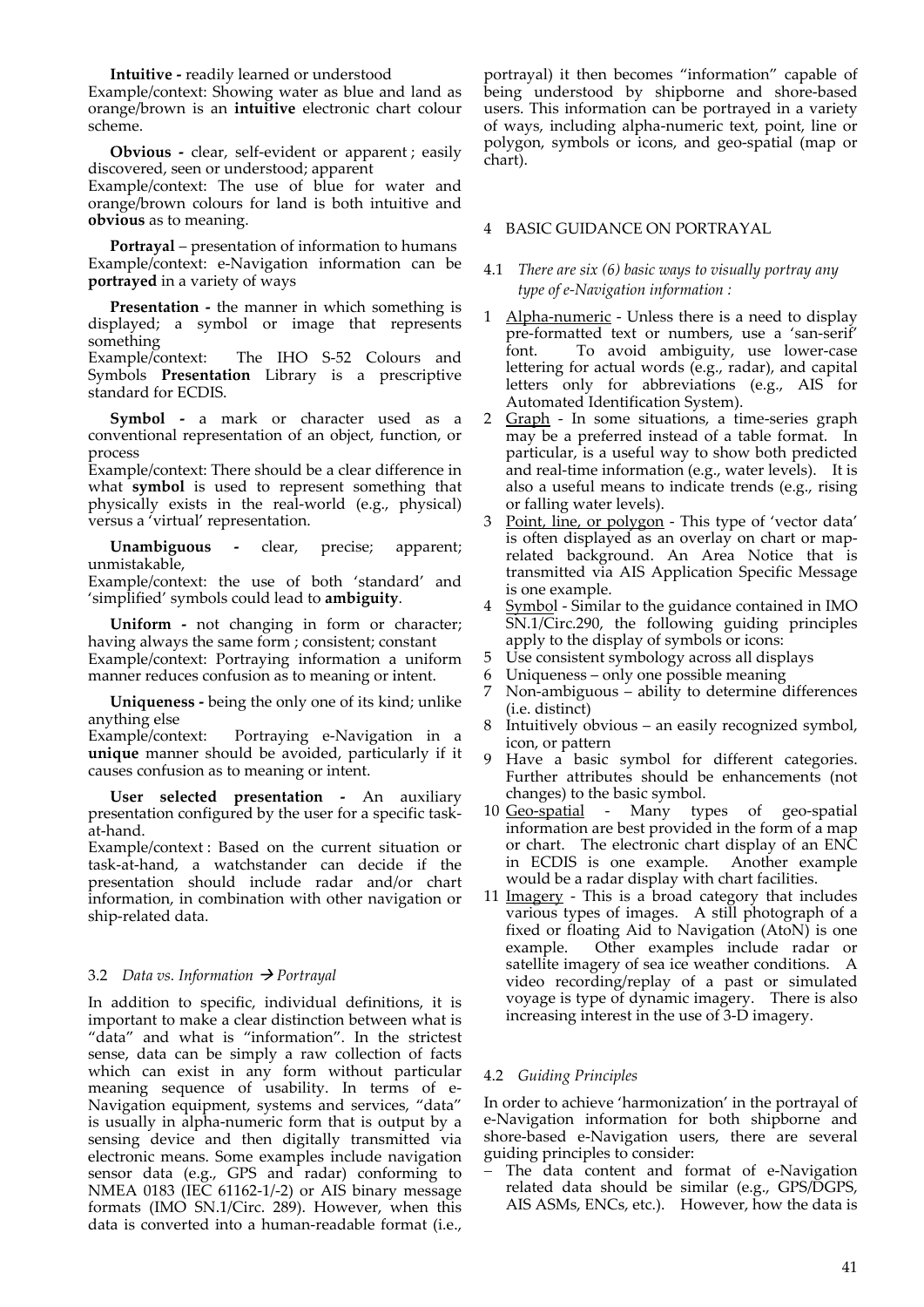displayed as 'information' depends on the particular tasks, function, and needs of the user.

- There should be a means to achieve a similar portrayal of e‐Navigation information on key equipment/systems (e.g., ECDIS and radar). One possible means of achieving this is to have a default e‐Navigation portrayal mode that could be used to portray navigation‐related information in a similar manner to that of shipborne displays.
- The portrayal of e-Navigation information onboard ships or ashore does not necessarily have to be identical. However, there is benefit to all users if information is displayed in a consistent and unambiguous manner. This includes the use of standard symbology, icons, and colour schemes.
- With new types of e-Navigation related information becoming available, there will a tendency to add more information to existing navigation displays (e.g., ECDIS and radar). Displaying too much supplemental information can obscure critical information or lead to confusion.

# 5 OPERATIONAL REQUIREMENTS

#### 5.1 *Information requirements*

The type or amount of e-Navigation-related information that will be portrayed by shipborne or shore-based users falls into two main categories: strategic overview and tactical.

- Strategic overview is associated with maintaining overall situational awareness within the<br>surrounding areas. This can include both This can include both monitoring or active engagement.
- Tactical involves more direct action and decision‐ support within the immediate or designated area.

#### 5.2 *Information needs*

Current situation includes the various phases of navigation during a voyage or can be related to the prevailing conditions. Examples of different navigation phases include open‐ocean, coastal, and approach. Prevailing conditions include, daytime vs. nightime transits, calm vs. stormy weather conditions, good vs. poor visibility, light vs. heavy vessel traffic, etc.). Regardless of the current situation, the Task‐at‐Hand can be the determining factor in what information is crucial to making informed decisions. This includes time‐critical information necessary for grounding avoidance, collision avoidance, or maintaining overall situational awareness.

#### 5.3 *Shipborne‐perspective*

The International Chamber of Shipping "*Bridge Procedures Guide"* (2007) provides a useful description of the personnel, activities, equipment, and procedures that "*reflect best navigational practice on merchant ships operating today, in all sectors and trades*." As explained in the Forward to the publication, the new 4th edition has been revised to address the

increasing use of modern electronic navigation and charting systems. In particular, it is pointed out that "*increased sophistication brings its own dangers and the need to precautionary measures against undue reliance on technology*."

#### 5.4 *Shore‐based*

The IALA VTS Manual  $5<sup>th</sup>$  Edition (2012) is a comprehensive guide to Vessel Traffic Services (VTS). As described in the Introduction, "*the contents are aimed at a wide readership to encompass all who are in any way involved in the provision, operation, and effectiveness of VTS, including those with management responsibility at national level, and those who deliver services to the* mariner." For both shipborne and shore-based users, the manual provides useful information on the type of VTS service and functions, VTS‐related equipment, and roles and responsibilities of VTS personnel.

# 5.5 *Level of information*

There are at least three different levels of e-Navigation related information, both at the present time and likely in the future:

#### Level 1 - Required by IMO

This pertains to equipment or systems that are required to meet mandatory carriage requirements (e.g., under SOLAS V). At the present time, this includes the following:

- ECDIS
- Radar
- AIS
- INS
- GMDSS (or equivalent)

Level 2 – May be Required by flag or port states in national waters

Potentially, there may be certain types of equipment, systems, or operational capabilities that would be required for certain areas. At this time, there are no mandatory requirements. However, in the near future there could be situations where 'e‐Navigation capable' vessels are recognized as having an additional operational capability that enables them to safely proceed in navigation-challenged areas. Possible examples of these areas include the Torres Strait (Australia), The Belt (strait between Sweden and Denmark), and Arctic regions (Canada, Denmark, Norway, Russia, and USA),

Level 3 - Innovative or Future Applications

In conjunction with a number of government‐ sponsored R&D projects and testbeds, there are an increasing number of commercially‐available, innovative applications (e.g., *iPod*) that have been developed and used to 'improve' navigation practices.

#### 6 EXAMPLES OF E‐NAVIGATION PORTRAYAL

The IALA Guideline includes an Annex that provides examples of new applications or systems that may be e‐Navigation‐related. The compilation is a collection